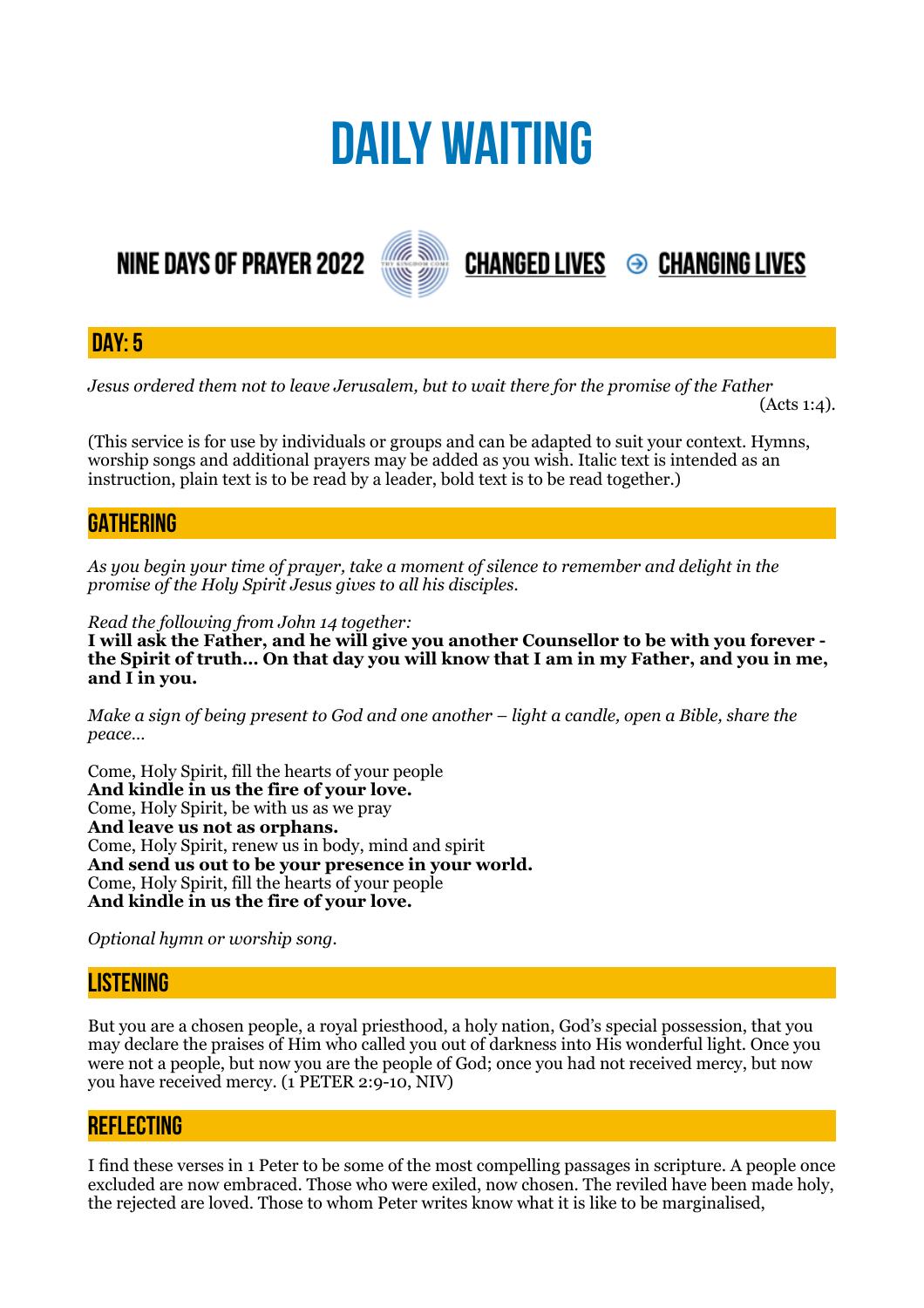oppressed and harassed because of their faith. They are people without status – except in the eyes of God. They are unknown and unseen and unimportant. Except to the Creator of the universe. In this verse, we are called – perhaps challenged – to see ourselves not as the world sees us, but as God sees us. We are called to judge ourselves not according to the values which seem to matter most to the world – status, wealth, power – but according to God's boundless love in Christ. Because of God's work for us in Christ we are called worthy, loved, chosen. You are called worthy, loved, and chosen in the eyes of God.

This is how we learn to be God's people, His 'special possession', rather than people beholden to this world. Ours is a status characterised by abundance, hope, faithfulness and love. What Christ has done is give a people, who had been told they held no value, a sense of eternal value. When we think we are useless, unimportant, a failure or an embarrassment, the word of God reminds us who we really are God's own people.

This is a love that transforms us. But for a purpose. For with the gift comes a calling – so 'that you may declare the praises of Him who called you out of darkness into His wonderful light'. We are transformed to be agents of God's transformation; our eyes are opened so we can enable others to truly see. This addresses the human tendency to judge others as 'less', which we do for all sorts of reasons. In Christ God has chosen them too, they are included with us as part of His people. We cannot put boundaries or walls down between us. Those who we might be tempted to exclude, ignore and reject are exactly those whom God gathers up and welcomes.

Consider your five friends: they are included in on this. Oh! that the Spirit would so move in them that they might come to know it for themselves. The transformation is incredible. Our marks of shame become signs of God's love. As we pray today, let us pledge to see everyone we meet through the loving eyes of God.

## **Mary's Song from Luke 1** (NRSV)

- 46 And Mary said, "My soul magnifies the Lord,
- 47 and my spirit rejoices in God my Saviour,
- 48 for he has looked with favour on the lowliness of his servant. Surely, from now on all generations will call me blessed;
- 49 for the Mighty One has done great things for me, and holy is his name.
- 50 His mercy is for those who fear him from generation to generation.
- 51 He has shown strength with his arm; he has scattered the proud in the thoughts of their hearts.
- 52 He has brought down the powerful from their thrones, and lifted up the lowly;
- 53 he has filled the hungry with good things, and sent the rich away empty.
- 54 He has helped his servant Israel, in remembrance of his mercy,
- 55 according to the promise he made to our ancestors, to Abraham and to his descendants forever."

 **Glory to the Father and to the Son, And to the Holy Spirit; As it was in the beginning, is now And shall be for ever. Amen.**

#### **PRAYING**

Merciful God, as you chose a humble woman to be the mother of Jesus,

we give thanks that we too are invited to belong to his people.

Give us inner strength to follow your promise and build a holy nation built on the values of Christ and not of this world.

May people marvel at our transformation, and so be drawn to your loving promises. **Amen.**